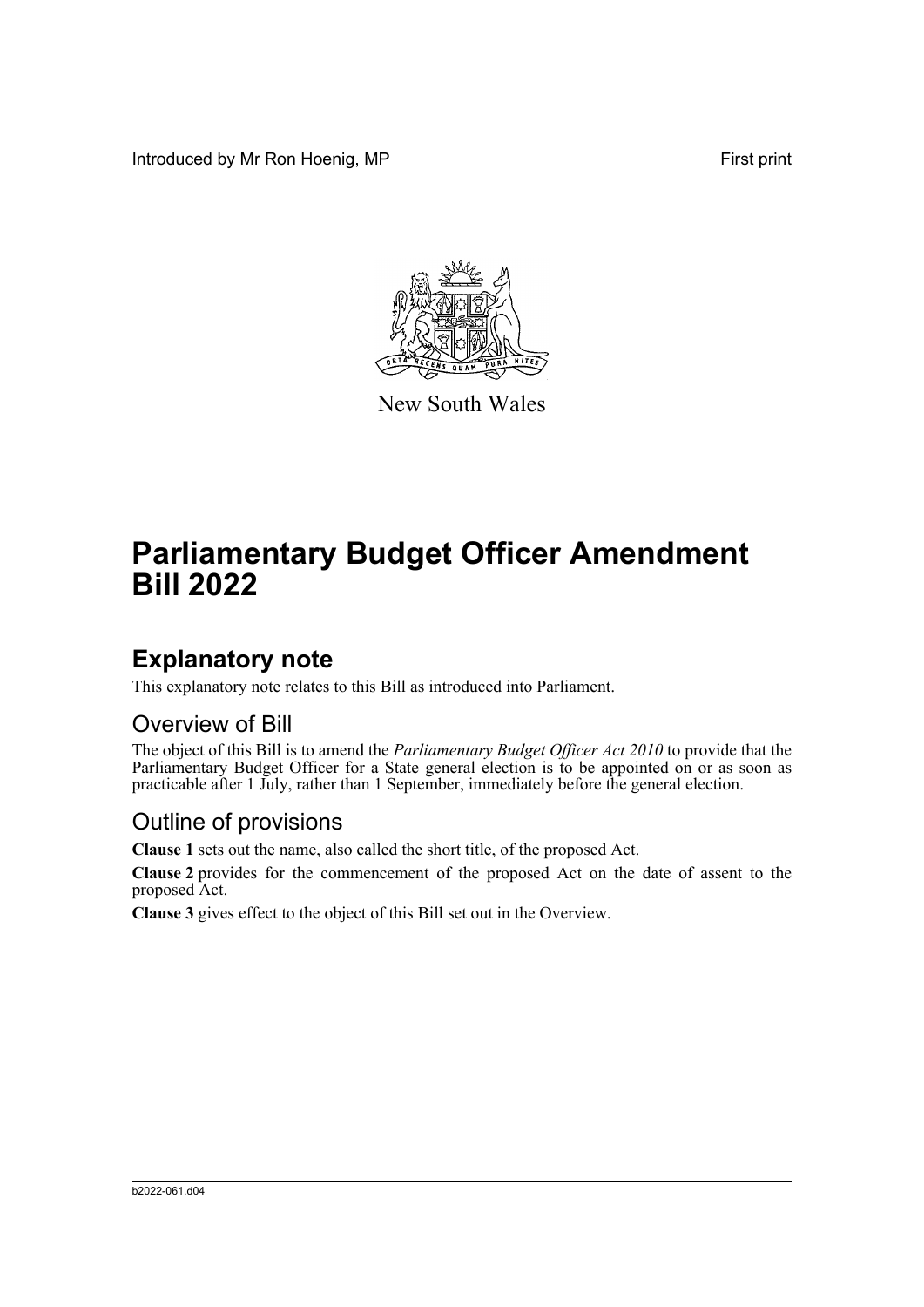Introduced by Mr Ron Hoenig, MP **First** print



New South Wales

# **Parliamentary Budget Officer Amendment Bill 2022**

## **Contents**

|                                                          | Page |
|----------------------------------------------------------|------|
| Name of Act                                              |      |
| 2 Commencement                                           |      |
| Amendment of Parliamentary Budget Officer Act 2010 No 83 |      |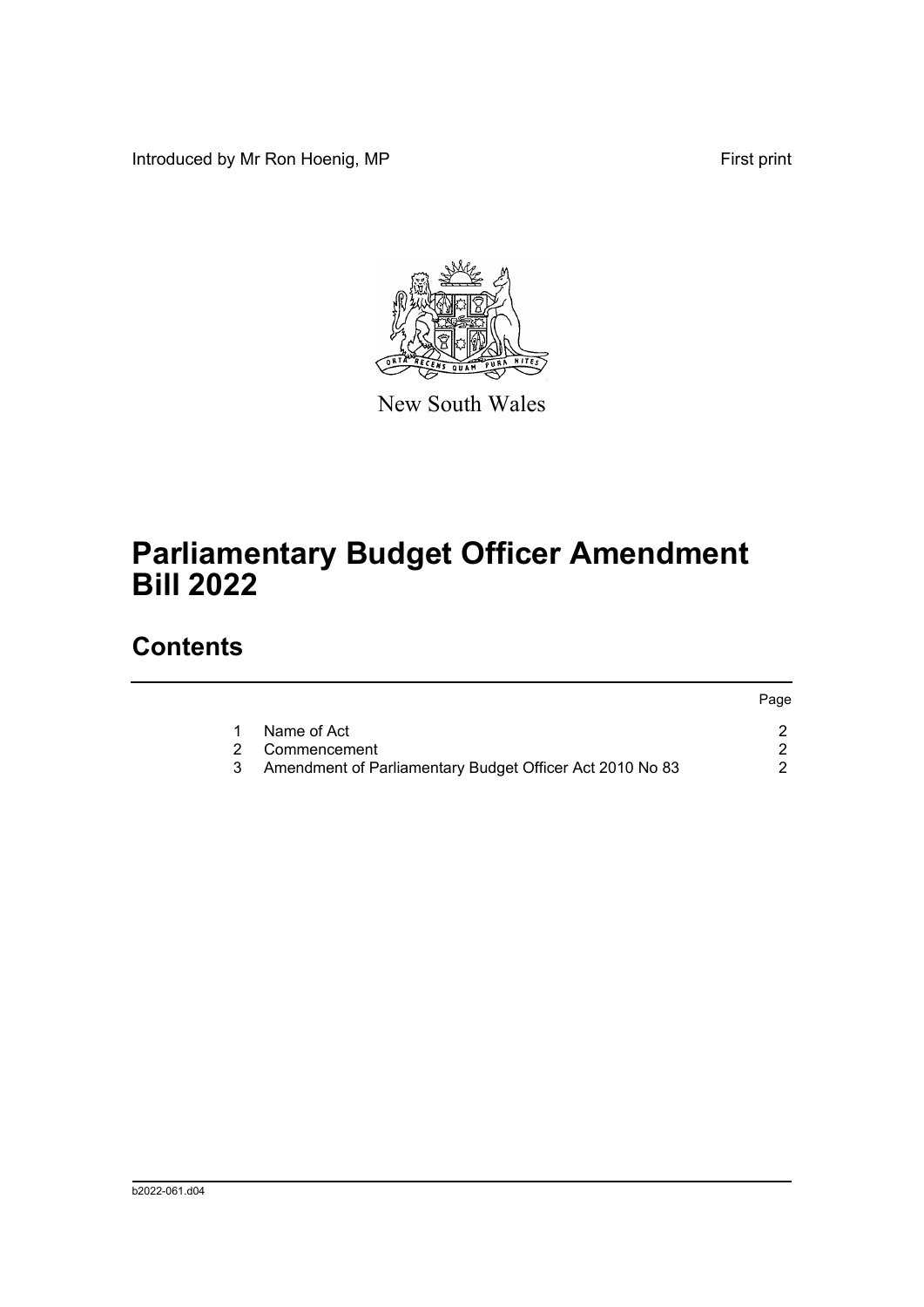

New South Wales

# **Parliamentary Budget Officer Amendment Bill 2022**

No , 2022

#### **A Bill for**

An Act to amend the *Parliamentary Budget Officer Act 2010* regarding the date of appointment of the Parliamentary Budget Officer.